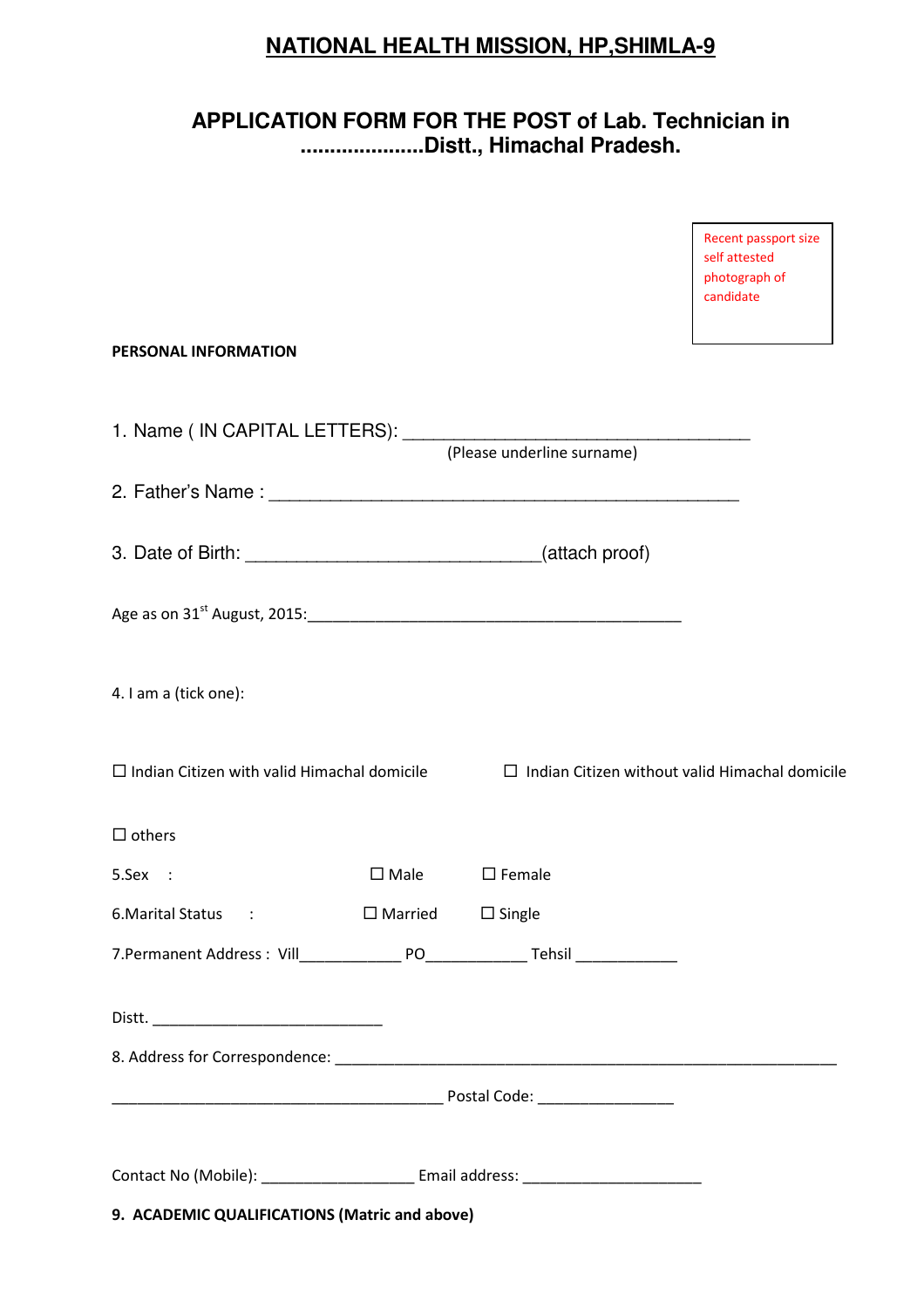|      | <b>Date</b> | Schools/Institutions      | Affiliation/<br>Recognition | Qualification | Percentage        |
|------|-------------|---------------------------|-----------------------------|---------------|-------------------|
| From | To          | <b>Attended</b>           |                             | s Obtained    | (aggregate)/Grade |
|      |             | Matric                    |                             |               |                   |
|      |             | 10+2 in science           |                             |               |                   |
|      |             | Diploma/Degree in<br>MLT/ |                             |               |                   |
|      |             | Other (Specify)           |                             |               |                   |
|      |             |                           |                             |               |                   |

### 10. OTHER QUALIFICATIONS / COURSES ATTENDED / AWARDS ATTAINED

|      | Date | <b>Qualifications / Awards Obtained</b> | <b>Awarding Institution</b> |
|------|------|-----------------------------------------|-----------------------------|
| From | To   |                                         |                             |
|      |      |                                         |                             |
|      |      |                                         |                             |

### 11. EXPERIENCE

| $C_{\bullet}$<br>NO.<br>1.10 | 1000000000<br>Name<br>zation<br>Oì | <sup>-</sup> rom | --<br>1 V | $\mathbf{r}$<br>otal |
|------------------------------|------------------------------------|------------------|-----------|----------------------|
|                              |                                    |                  |           |                      |

### 12. Name & Registration No.of employment exchange. :\_\_\_\_\_\_\_\_\_\_\_\_\_\_\_\_\_\_\_\_\_\_\_\_\_\_\_\_

### 13. Detail of Fee in favour of the concerned CMO payable at \_\_\_\_\_\_\_\_\_\_\_

- i) Rs.200/- in case of UR candidate
- ii) Rs.100/- in case of SC/ST/OBC

| œ | $\mathbf{a}$ | D<br>KS. | n on |
|---|--------------|----------|------|
|   |              |          |      |

#### 14. LIST OF ENCLOSURES

Self attested copies of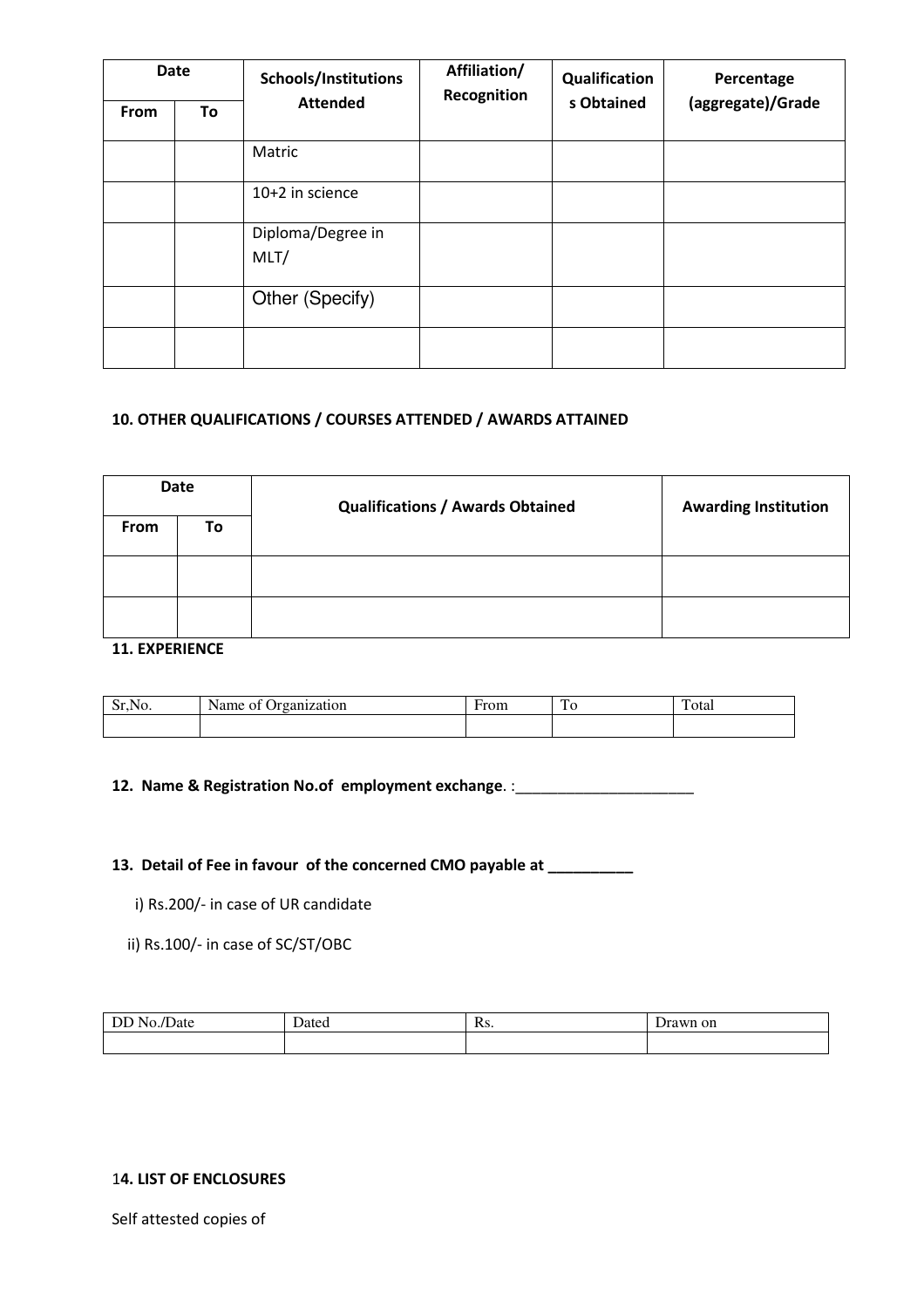- 1. Matric certificate
- 2. 10+2 certificate
- 3. Diploma/B.Sc. in MLT pass out certificate
- 4. Experience.
- 5. Self addressed two envelope size 6"x11" duly stamped with Rs 5/-
- 6. Any other document.

### **Declaration**

I --------------------------------------(Name of Candidate) verify that the above information is correct

to the best of my knowledge.

I understand and accept that providing false information deliberately could result in rejection of my application and later termination.

| Signature: | Date: |
|------------|-------|
|            |       |

Date **Signature of the Candidate**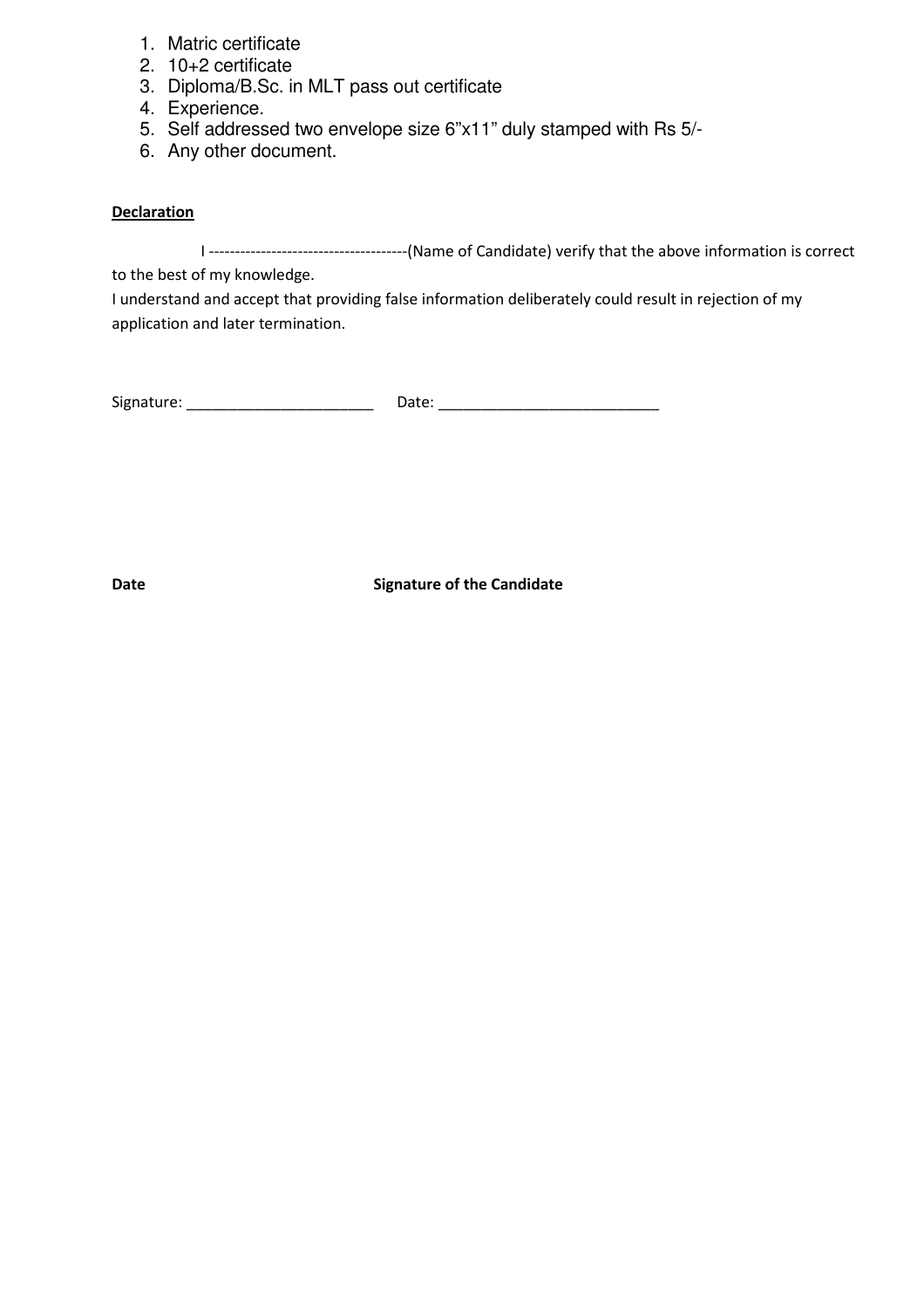# **NATIONAL HEALTH MISSION, HP,SHIMLA-9**

## **APPLICATION FORM FOR THE POST of Sr. Treatment Supervisor in .....................Distt., Himachal Pradesh.**

|                                                                     |                                    |                  | Recent passport size<br>self attested<br>photograph of<br>candidate |
|---------------------------------------------------------------------|------------------------------------|------------------|---------------------------------------------------------------------|
| PERSONAL INFORMATION                                                |                                    |                  |                                                                     |
|                                                                     |                                    |                  |                                                                     |
|                                                                     |                                    |                  |                                                                     |
|                                                                     |                                    |                  |                                                                     |
|                                                                     |                                    |                  |                                                                     |
| 4. I am a (tick one):                                               |                                    |                  |                                                                     |
| $\Box$ Indian Citizen with valid Himachal domicile<br>$\Box$ others |                                    |                  | $\Box$ Indian Citizen without valid Himachal domicile               |
| 5.Sex :                                                             | $\square$ Male                     | $\square$ Female |                                                                     |
| 6. Marital Status :                                                 | $\square$ Married $\square$ Single |                  |                                                                     |
|                                                                     |                                    |                  |                                                                     |
|                                                                     |                                    |                  |                                                                     |
|                                                                     |                                    |                  |                                                                     |
|                                                                     |                                    | Email address:   |                                                                     |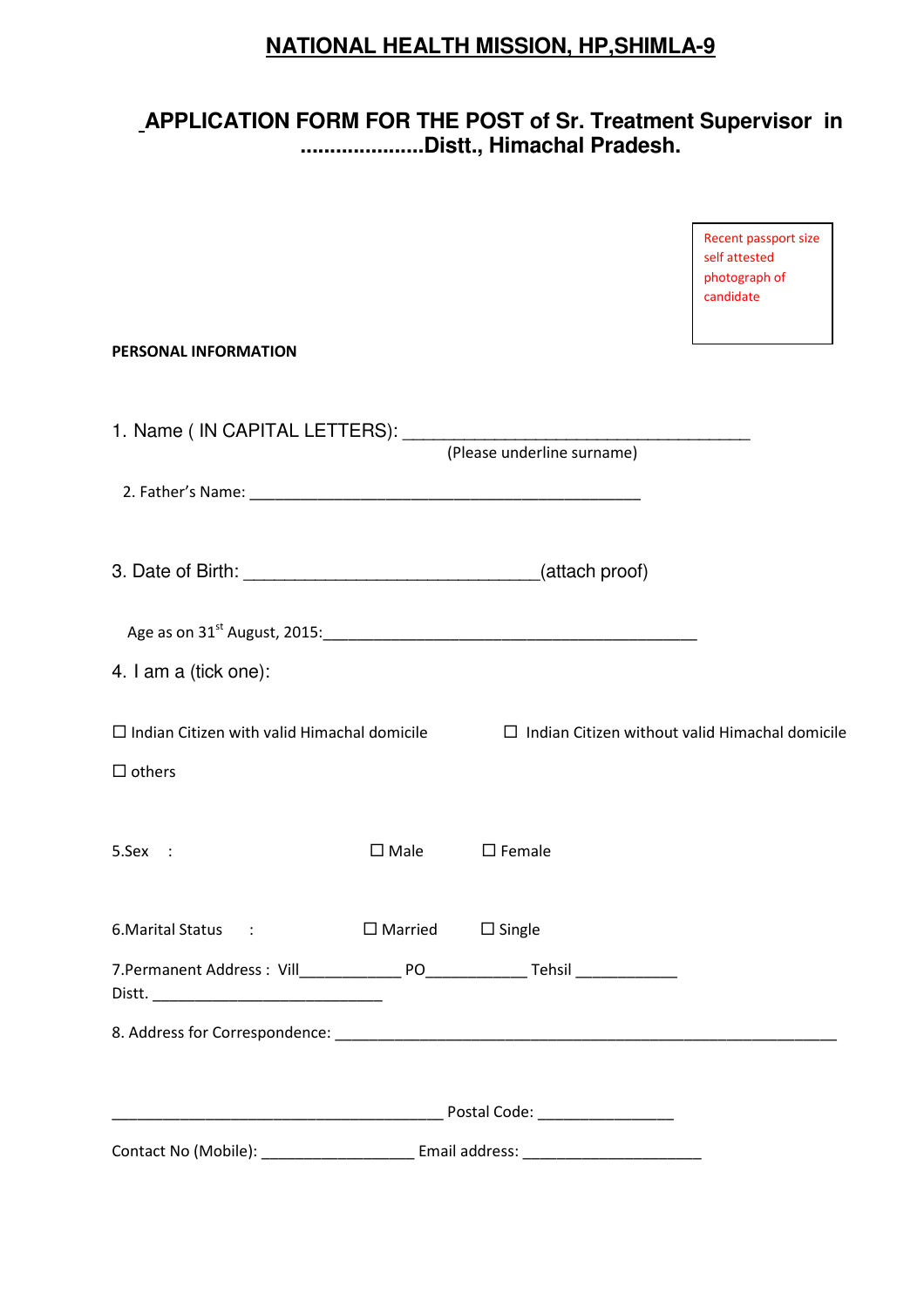### 9. ACADEMIC QUALIFICATIONS (Matric and above)

|      | <b>Date</b> | Schools/Institutions | Affiliation/<br>Recognition | Qualification | Percentage        |
|------|-------------|----------------------|-----------------------------|---------------|-------------------|
| From | To          | <b>Attended</b>      |                             | s Obtained    | (aggregate)/Grade |
|      |             | Matric               |                             |               |                   |
|      |             | $10+2$               |                             |               |                   |
|      |             | Graduation           |                             |               |                   |
|      |             | <b>Other Specify</b> |                             |               |                   |
|      |             |                      |                             |               |                   |

### 10. OTHER QUALIFICATIONS / COURSES ATTENDED / AWARDS ATTAINED

|             | Date | <b>Qualifications / Awards Obtained</b> | <b>Awarding Institution</b> |
|-------------|------|-----------------------------------------|-----------------------------|
| <b>From</b> | To   |                                         |                             |
|             |      |                                         |                             |
|             |      |                                         |                             |

### 11. EXPERIENCE

| Sr, No. | Name of Organization | Number of<br>Post | From | To | Pay | Total |
|---------|----------------------|-------------------|------|----|-----|-------|
|         |                      |                   |      |    |     |       |

12. Name & Registration No.of employment exchange. :\_\_\_\_\_\_\_\_\_\_\_\_\_\_\_\_\_\_\_\_\_\_\_\_\_\_\_\_

### 13. Detail of Fee in favour of the concerned CMO payable at \_\_\_\_\_\_\_\_\_

- i) Rs.200/- in case of UR candidate
- ii) Rs.100/- in case of SC/ST/OBC

| <b>CONTRACT</b><br>Jate<br>חצו<br>. | . | . . <i>.</i><br>172. | rawn on |
|-------------------------------------|---|----------------------|---------|
|                                     |   |                      |         |

### 14. Detail of Motor Vehicle Licence(Two Wheeler)

|  | $\mathbf{r}$<br>acence<br>NO. | $\sim$<br><i>ssue</i><br>Jat<br>$\Omega$ | up<br>anu |
|--|-------------------------------|------------------------------------------|-----------|
|--|-------------------------------|------------------------------------------|-----------|